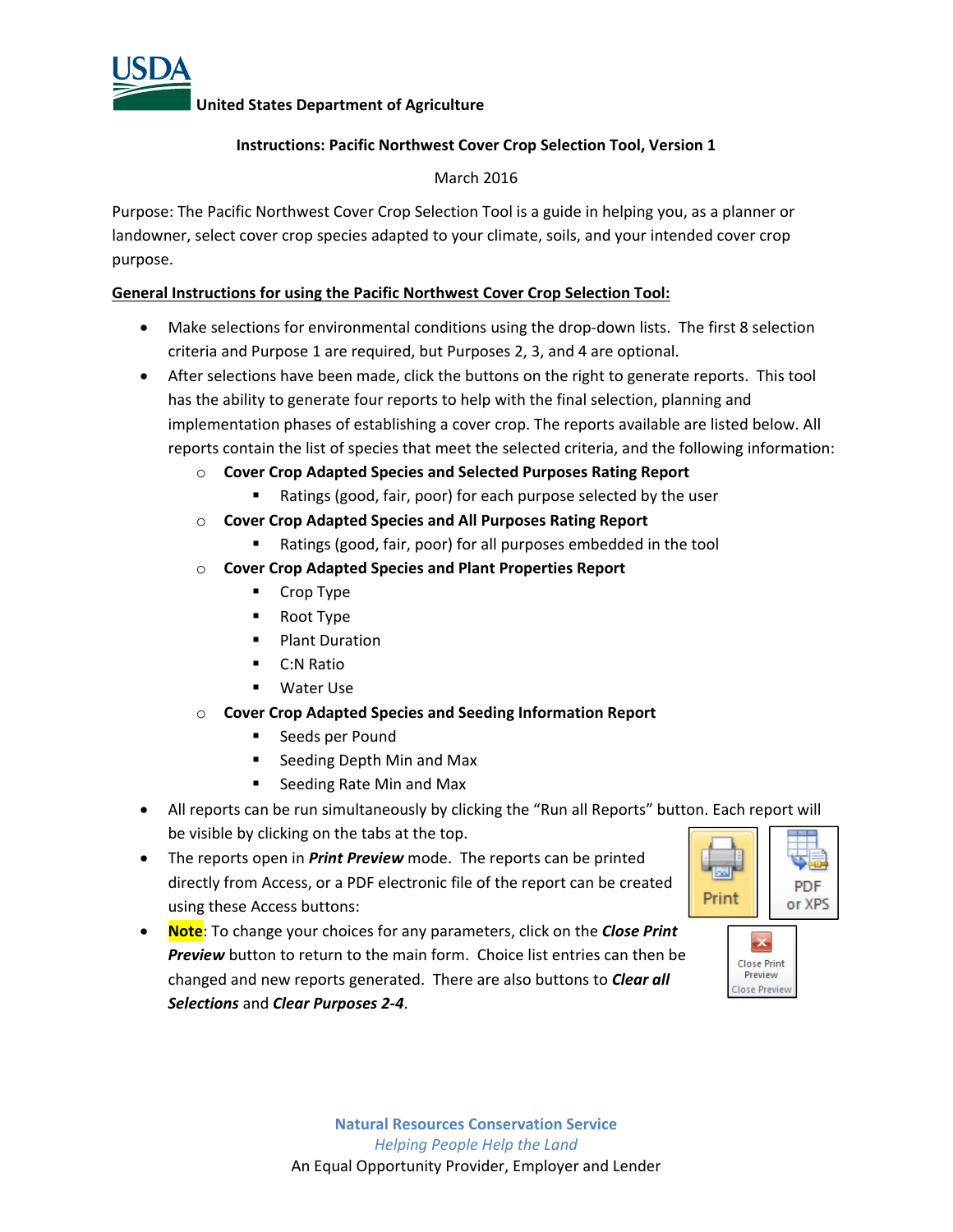If there are no plants that meet the selected soil and site properties and primary use, the report displays the following:

| <b>Suitable Cover Crop Species and Purpose Ratings</b>                                                                                       | 8/18/2014 |                             |                   |                   |  |  |  |
|----------------------------------------------------------------------------------------------------------------------------------------------|-----------|-----------------------------|-------------------|-------------------|--|--|--|
| <b>Precipitation Zone:</b>                                                                                                                   |           | <b>Soil Drainage Class:</b> |                   |                   |  |  |  |
| <b>Planting Season:</b>                                                                                                                      |           | Soil pH Class:              |                   |                   |  |  |  |
| Winter Kill:                                                                                                                                 |           | <b>Soil Salinity Class:</b> |                   |                   |  |  |  |
| <b>Hardiness Zone:</b>                                                                                                                       |           | <b>Flooding Class:</b>      |                   |                   |  |  |  |
| If the report is empty, there are no cover crop plants that are suitable based on the selected soil and site conditions and primary purpose. |           |                             |                   |                   |  |  |  |
| Purpose 1:                                                                                                                                   |           | Purpose 2:                  | <b>Purpose 3:</b> | <b>Purpose 4:</b> |  |  |  |
| <b>Plant Name</b>                                                                                                                            |           |                             |                   |                   |  |  |  |

#### **Instructions for making selections in the Pacific Northwest Cover Crop Selection Tool:**

- 1. **Precipitation Zone** From the drop‐down menu, choose the precipitation zone where the cover crop will be planted, or if it will be irrigated, choose "Irrigated". If you do not know your precipitation zone, see the Soil Survey instructions below.
- 2. **Plant Type** From the drop‐down menu, choose the type of plant you plan to grow (cool or warm season species). If you would like to grow a mixture of cool and warm season species, or are unsure about the season, select "Both Cool and Warm Season".
- 3. **Overwinter?** From the drop‐down menu, choose whether you want the cover crop to grow over the winter ("yes") or be terminated by winter killing ("no"). If you are growing a cover crop in the warm season and plan to terminate it by some other method (spray, tillage, etc.), select "N/A – grown within frost‐free period".
- 4. **Hardiness Zone** From the drop‐down menu, choose the USDA Plant Hardiness Zone for the region where the cover crop will be planted. Plant Hardiness Zone maps for Idaho, Oregon, and Washington are available on the Cover Crop Selection tool main page. Keep in mind that the life cycle of a cover crop may vary depending on when it is planted, the species/variety of the crop, and the Hardiness Zone where it is grown.
- 5. **Soil Drainage Class** From the drop‐down menu, choose the appropriate drainage class for the field where the cover crop will be planted. To look up the drainage class, see the Soil Survey instructions below. For the purposes of this tool, "Poorly drained" includes soils rated in the soil survey as *very poorly drained* and *poorly drained*; "Well drained" includes soils rated *somewhat poorly drained*, *moderately well drained*, and *well drained*; and "Excessively drained" includes soils rated as *somewhat excessively drained* and *excessively drained*. Note: If the field is tiled, you can select "Well drained" even if the soil map says it is poorly drained. If the soil is rated as excessively drained, but you plan to irrigate the crop so soil moisture won't be limiting, select "Excessively drained, irrigated".
- 6. **Soil pH Class** From the drop‐down menu, choose the appropriate soil pH class for the field where the cover crop will be planted. Ideally this information should come from a recent soil test of the field. If a test is not available, the pH range can be retrieved from soil survey (see instructions below).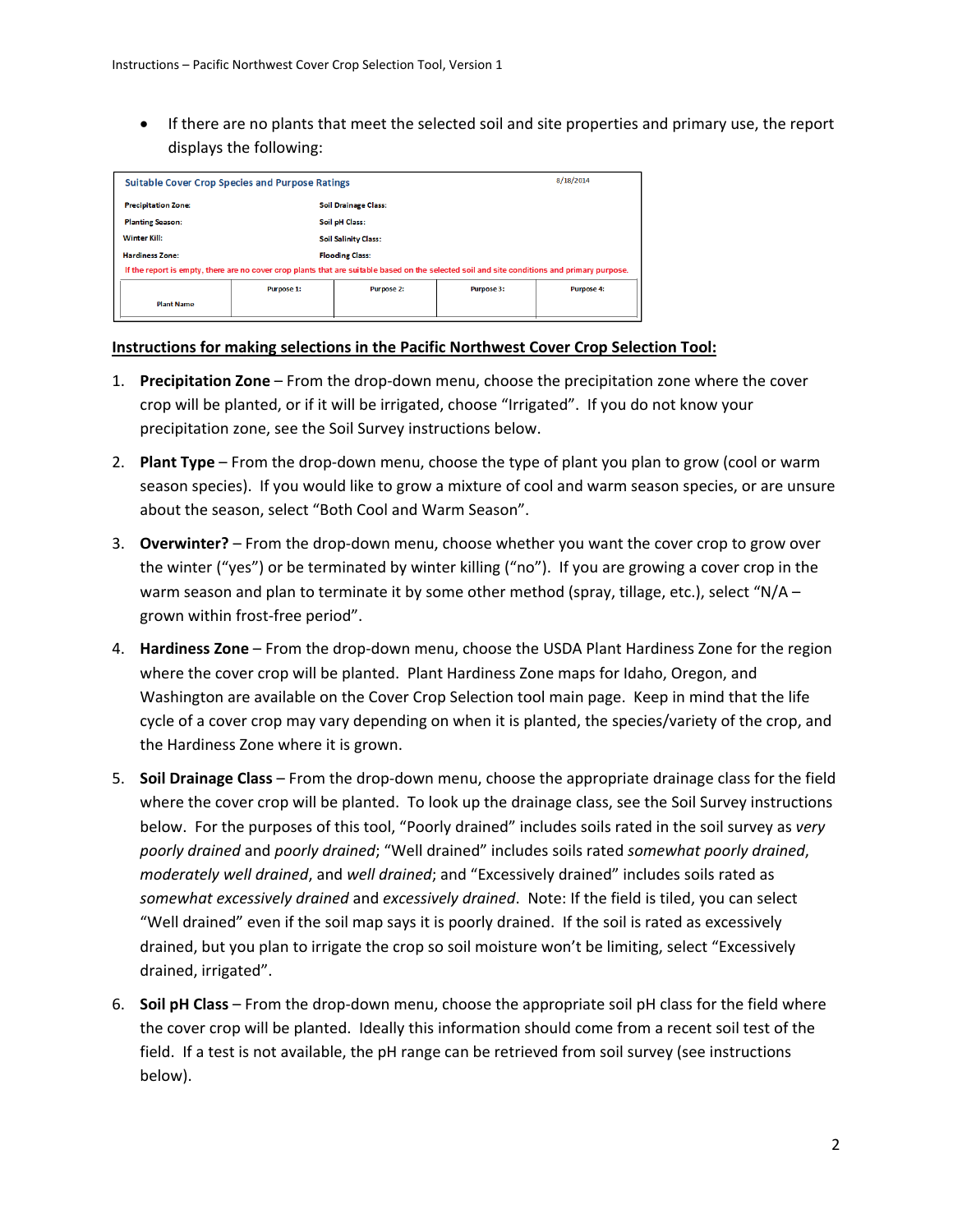- 7. **Soil Salinity Class** From the drop‐down menu, choose the soil salinity class for the field where the cover crop will be grown. Soil salinity is affected by management, so this information should also come from a recent soil test of the field. If you don't know the soil salinity, see the Soil Survey instructions below to look up the information for your soil type.
- 8. **Ponding Class** From the drop‐down menu, choose the appropriate ponding class for the field where the cover crop will be grown. *Ponding* is water standing in a closed depression for short periods after rainfall or snowmelt, or water standing in swamps and marshes. If you do not know the ponding frequency for your field, see the Soil Survey instructions below to look up the information for your soil type.
- 9. **Purpose** From the drop‐down menu, select the primary purpose for the cover crop that will be grown. Only plants that have a "Good" or "Fair" rating for *Purpose 1* (primary purpose) are displayed in the reports as suitable species. *Purpose 2, 3, and 4* are optional and do not affect species selection, but ratings are displayed in the "Cover Crop Adapted Species and Selected Purpose Ratings" report. The "Cover Crop Adapted Species and **All Purposes** Ratings Report" will display the ratings for all purposes.

**Note**: If your Purpose for the cover crop is to "Promote Nitrogen Fixation", the specific Rhizobium bacteria for the selected legume(s) must either be already present in the soil (the species was grown on the field in the previous two years and was inoculated) or the seed must be inoculated at the time of planting. For more information on the benefits of legume inoculants, which type to use, and where to purchase them, see **Idaho Technical Note 26: Legume Inoculation** (http://www.nrcs.usda.gov/Internet/FSE\_PLANTMATERIALS/publications/idpmstn10092.pdf). Legumes growing in soils with pH less than 5.0 may grow poorly and may not nodulate (thus they

will not fix nitrogen), since most species of Rhizobium bacteria generally don't survive in soils below pH 5.0.

# Instructions for using *Web Soil Survey* to obtain soil survey information for using the *Cover Crop Selection Tool*:

- 1. Go to http://websoilsurvey.nrcs.usda.gov/. Click the Start WSS button.
- 2. Create an *Area of Interest* for the fields where a cover crop is being planned.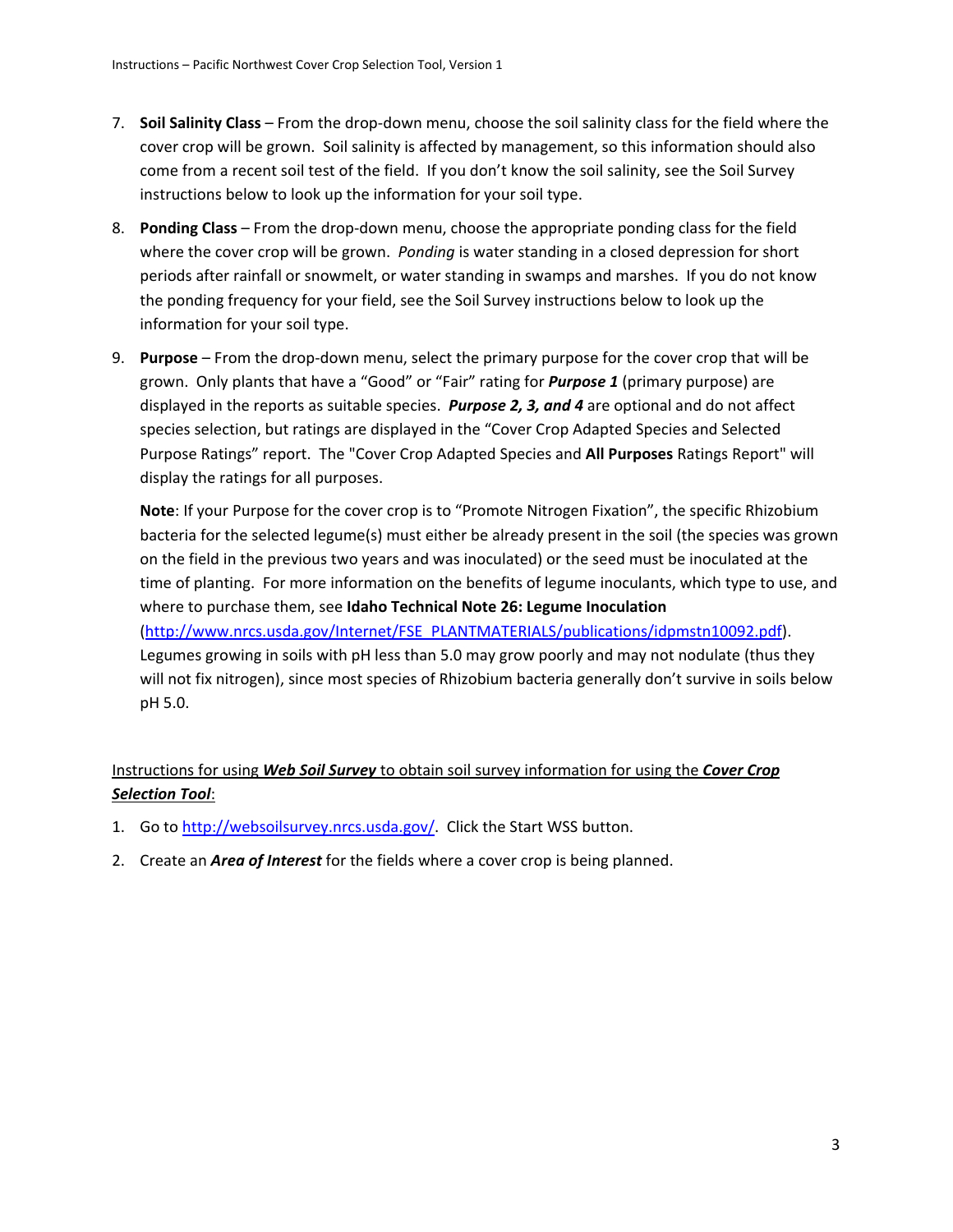3. Click on the *Soil Map* tab. The *Map Unit Names* have hotlinks to soil map unit descriptions such as in the example:



4. Soil Map Unit Description ‐ information on precipitation zone, drainage class, and ponding frequency.

| <b>Whitman County, Washington</b>                                                                                                                                                                                                                             |  |  |  |  |  |  |
|---------------------------------------------------------------------------------------------------------------------------------------------------------------------------------------------------------------------------------------------------------------|--|--|--|--|--|--|
| 54-Latah silt loam                                                                                                                                                                                                                                            |  |  |  |  |  |  |
| <b>Map Unit Setting</b>                                                                                                                                                                                                                                       |  |  |  |  |  |  |
| National map unit symbol: 29bb<br>Elevation: 1,800 to 3,200 feet<br>Mean annual precipitation: 18 to 23 inches<br>Mean annual air temperature: 40 to 46 degrees F<br>Frost-free period: 100 to 135 days<br>Farmland classification: Prime farmland if drained |  |  |  |  |  |  |
| <b>Map Unit Composition</b>                                                                                                                                                                                                                                   |  |  |  |  |  |  |
| Latah and similar soils: 100 percent                                                                                                                                                                                                                          |  |  |  |  |  |  |
| Estimates are based on observations, descriptions, and transects of<br>the mapunit.                                                                                                                                                                           |  |  |  |  |  |  |
| <b>Description of Latah</b>                                                                                                                                                                                                                                   |  |  |  |  |  |  |
| <b>Setting</b>                                                                                                                                                                                                                                                |  |  |  |  |  |  |
| Landform: Drainageways<br>Parent material: Alluvium from loess and ash                                                                                                                                                                                        |  |  |  |  |  |  |
| <b>Typical profile</b>                                                                                                                                                                                                                                        |  |  |  |  |  |  |
| $H1 - 0$ to 19 inches: silt loam                                                                                                                                                                                                                              |  |  |  |  |  |  |
| H <sub>2</sub> - 19 to 30 inches: silt loam                                                                                                                                                                                                                   |  |  |  |  |  |  |
| H3 - 30 to 60 inches: silty clay loam                                                                                                                                                                                                                         |  |  |  |  |  |  |
| <b>Properties and qualities</b>                                                                                                                                                                                                                               |  |  |  |  |  |  |
| Slope: 0 to 3 percent                                                                                                                                                                                                                                         |  |  |  |  |  |  |
| Depth to restrictive feature: More than 80 inches<br>Natural drainage class: Somewhat poorly drained                                                                                                                                                          |  |  |  |  |  |  |
| Capacity of the most limiting layer to transmit water (Ksat):                                                                                                                                                                                                 |  |  |  |  |  |  |
| Moderately low to moderately high (0.06 to 0.20 in/hr)                                                                                                                                                                                                        |  |  |  |  |  |  |
| Depth to water table: About 6 to 30 inches<br>Frequency of flooding: Erequent                                                                                                                                                                                 |  |  |  |  |  |  |
| Frequency of ponding: None                                                                                                                                                                                                                                    |  |  |  |  |  |  |
| Available water storage in prome: High (about 10.4 inches)                                                                                                                                                                                                    |  |  |  |  |  |  |